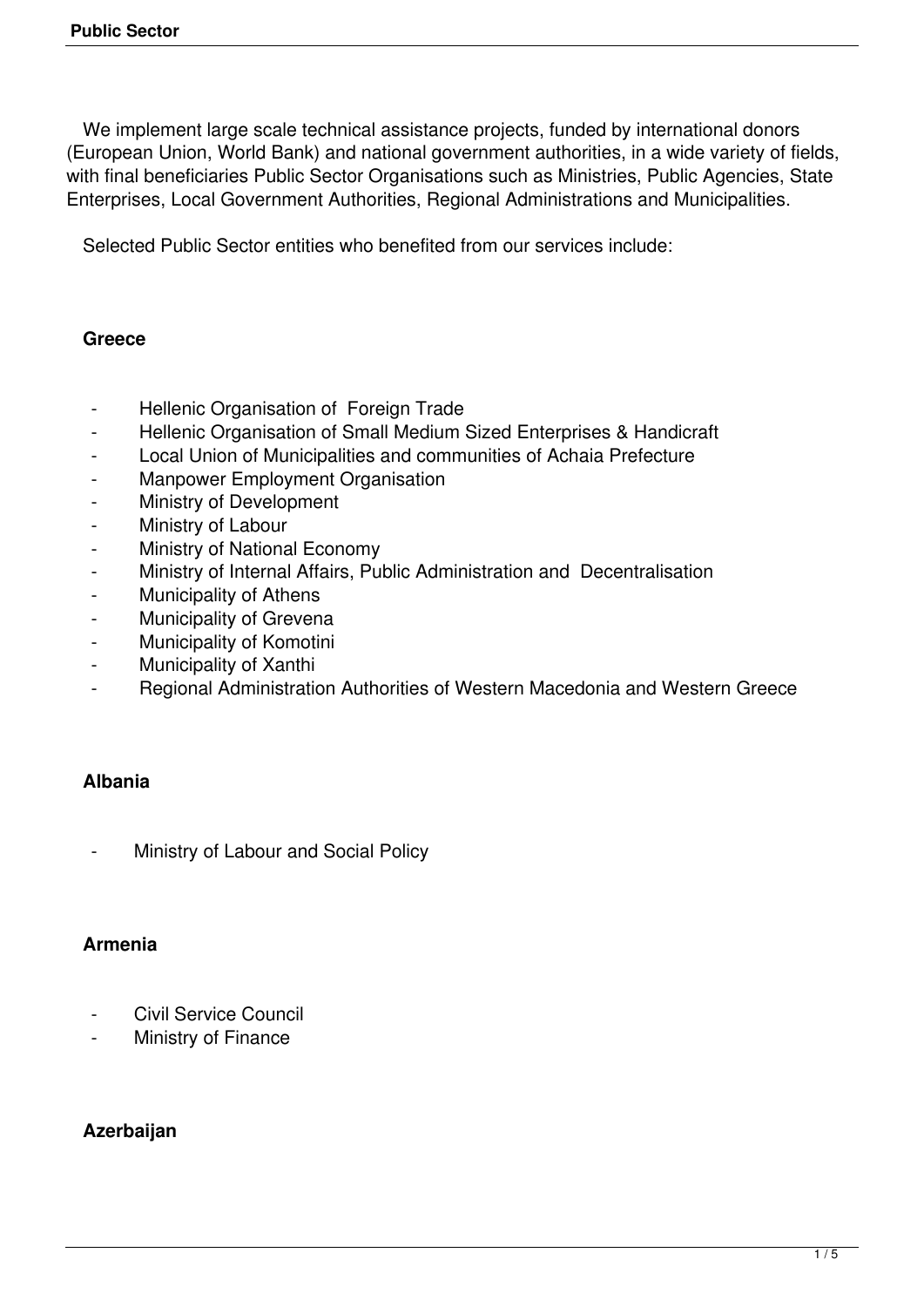- Ministry of Economy

### **Belarus**

- Chernobyl Committee

## **Bosnia & Herzegovina**

- Ministry of Education and Science
- Ministry of Civil Affairs
- The High Judicial and Prosecutorial Council

### **Botswana**

- Ministry of Local Government

## **Bulgaria**

- Municipality of Teteven

### **Czech Republic**

- National Training Fund; Czech Republic

# **Egypt**

Capital Market Authority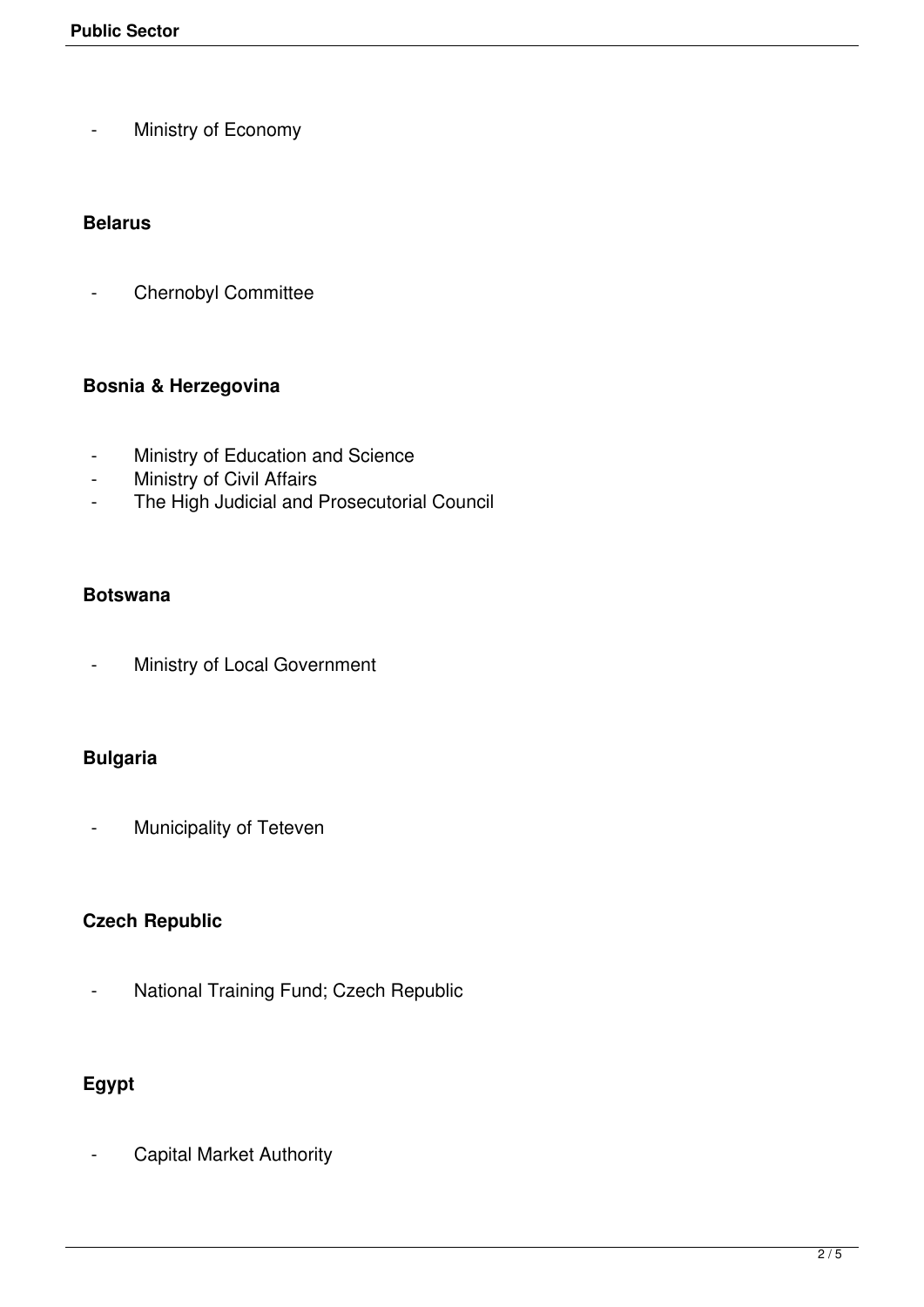### **FYROM**

- Ministry of Labour and Social Policy

## **Hungary**

- Foundation for Enterprise Promotion

## **Kazakhstan**

- Free Trade Union Association

## **Kyrgyzstan**

- Ministry of Economy and Trade

## **Lithuania**

- SME Development Agency

### **Moldova**

- Ministry of Economy, Moldova
- Ministry of Justice and its Centre for Legal Approximation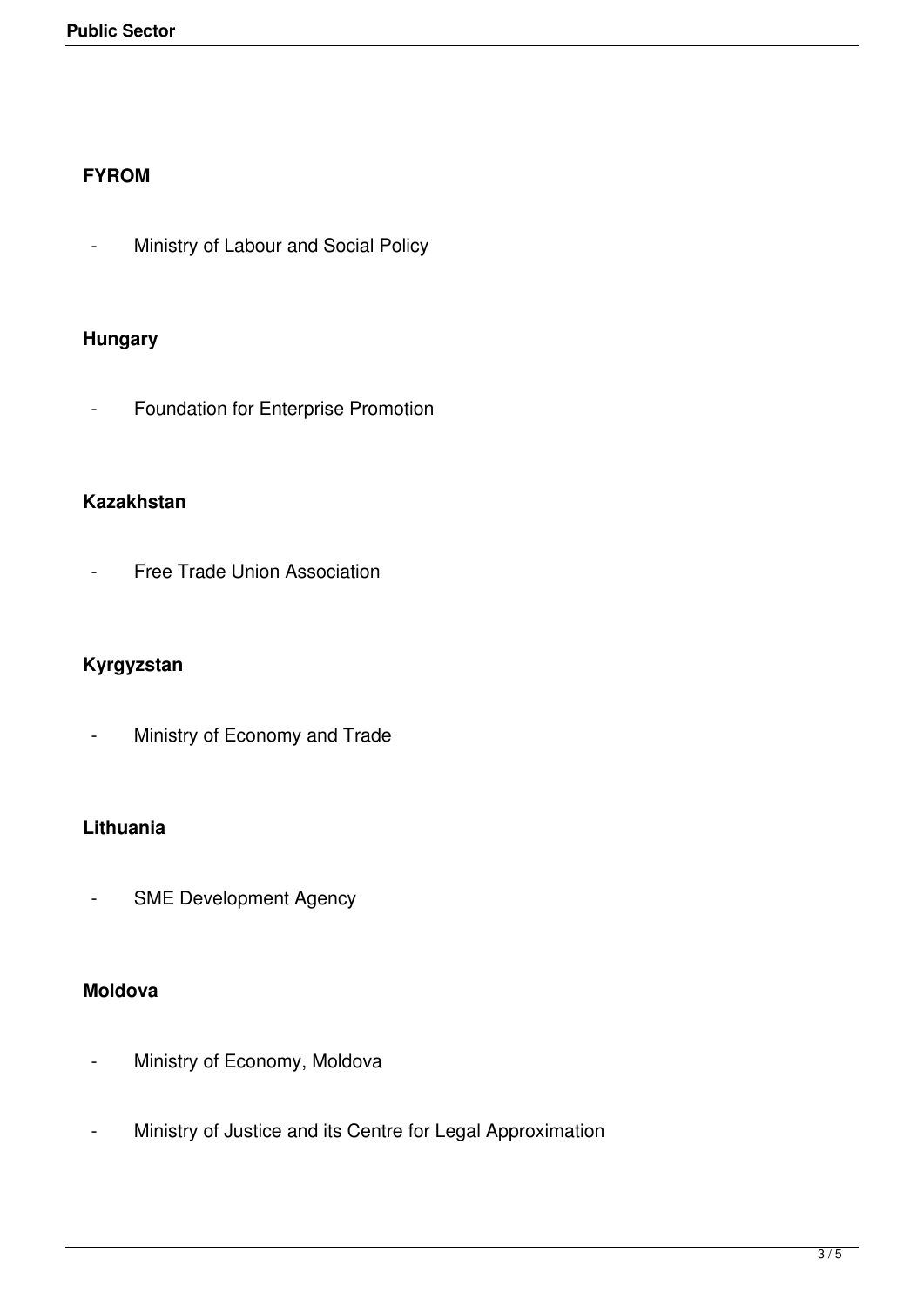## **Poland**

- Office for Competition and Consumer Protection
- Ministry of Health

#### **Romania**

- Ministry of Labour, Social Solidarity and Family
- National Authority for Consumer Protection

### **Russian Federation**

- Ministry of Antimonopoly Policy
- Federal Antimonopoly Service
- Ministry of Economic Development and Trade
- Ministry of Emergency Situations
- Federation Council
- Regional Administrations of Kemerovo, Novosibirsk, Tomsk
- National Coordinating Unit

### **Serbia**

- Statistical Office of the Republic of Serbia
- Ministry of Education and Sports

### **Syria**

- Ministry of Education

## **Turkey**